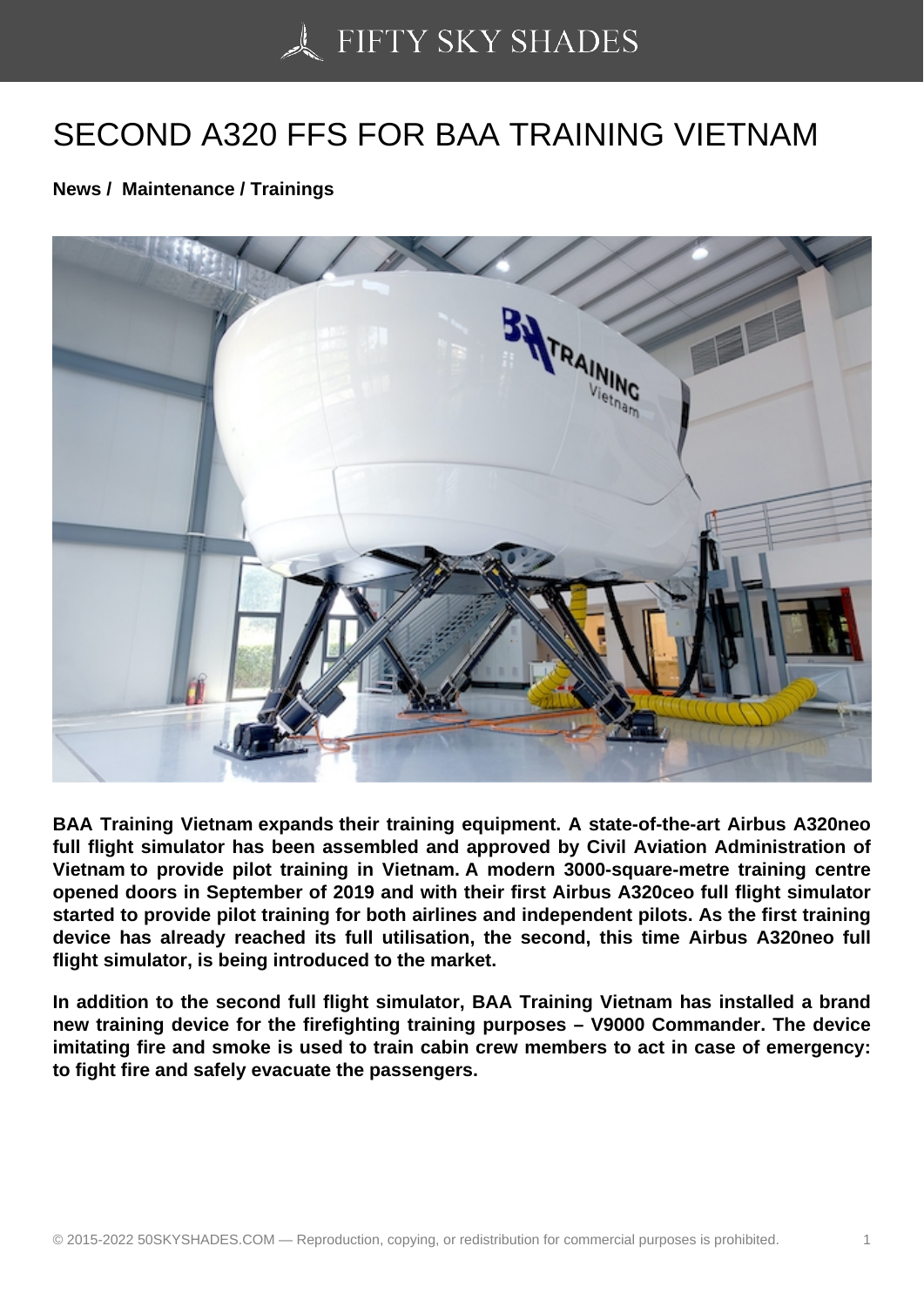

**The new SIM International manufactured Airbus A320 full flight simulator is a high fidelity Level D certified simulator, which through a modular design, long life COTS products and a standardized product baseline, ensures minimal training interruptions. More importantly, new technological solutions allow to put a greater focus on the competency-based training.**

"With the current full flight simulator technical abilities we are working towards the installation of the competency-based training system into the full flight simulator, which allows to take up this type of training to the new level. As competency-based training allows to develop pilot skills, which enables them to be able to handle unforeseen situations. Naturally our prime focus is to use all the possible tools and approaches towards such training", comments Egle Vaitkeviciute, CEO at BAA Training.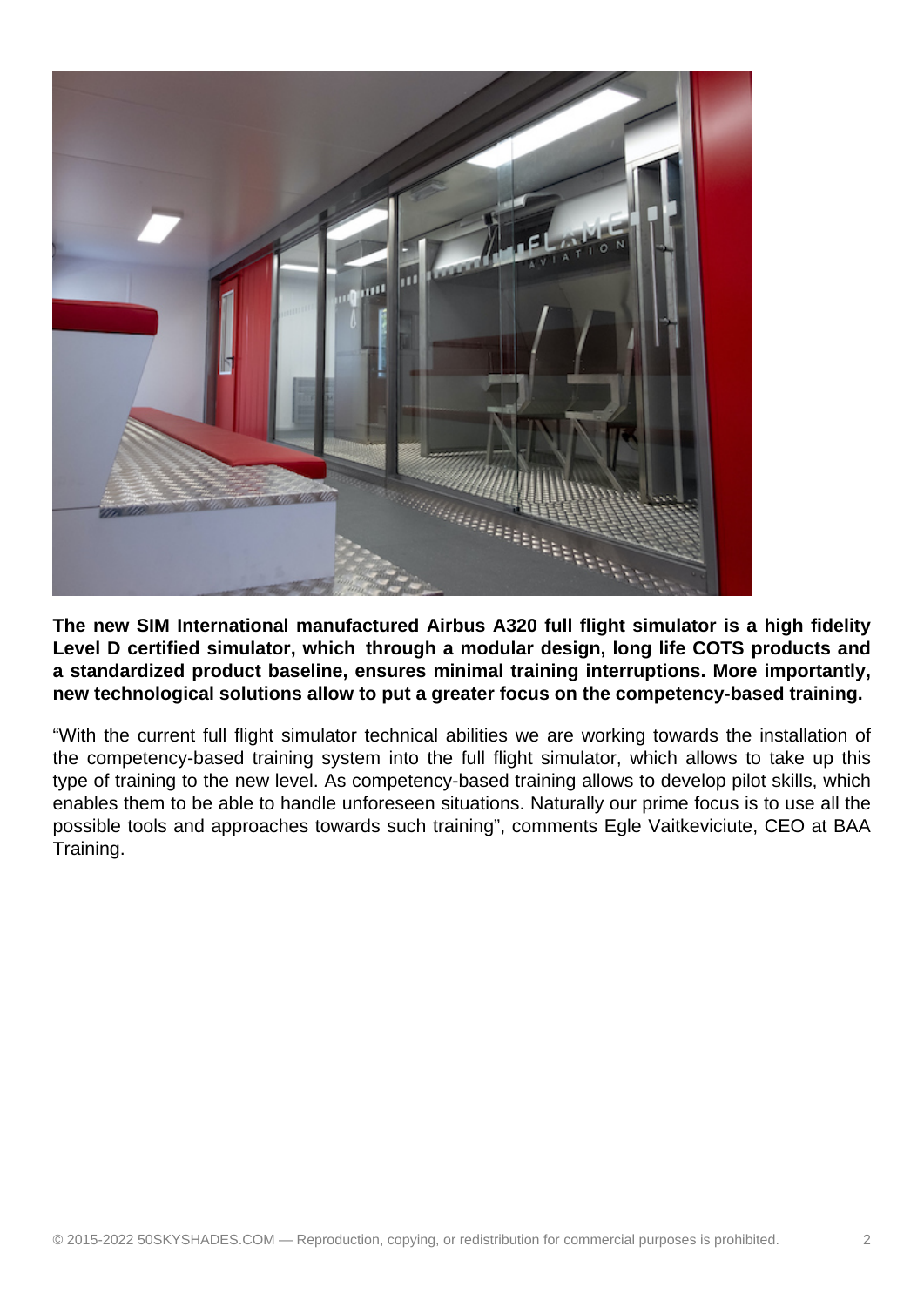

With the first full flight simulator BAA Training Vietnam presented the market with 7,300 flight hours a year and has already started partnerships with such well-established local airlines as VietJet or Bamboo Airways, which are set to grow their fleet to up to 30 aircraft by 2023. According to the CAAV, the Vietnamese airlines currently operate 170 aircraft, however the number will rise up to 200 by 2020 and this will require additional 200 pilots annually. With the second full flight simulator BAA Training Vietnam is bound to extend Airbus A320 FFS capacity up to 14,600 hours yearly. Two more full flight simulators are scheduled to be added by 2021.



**26 FEBRUARY 2020**